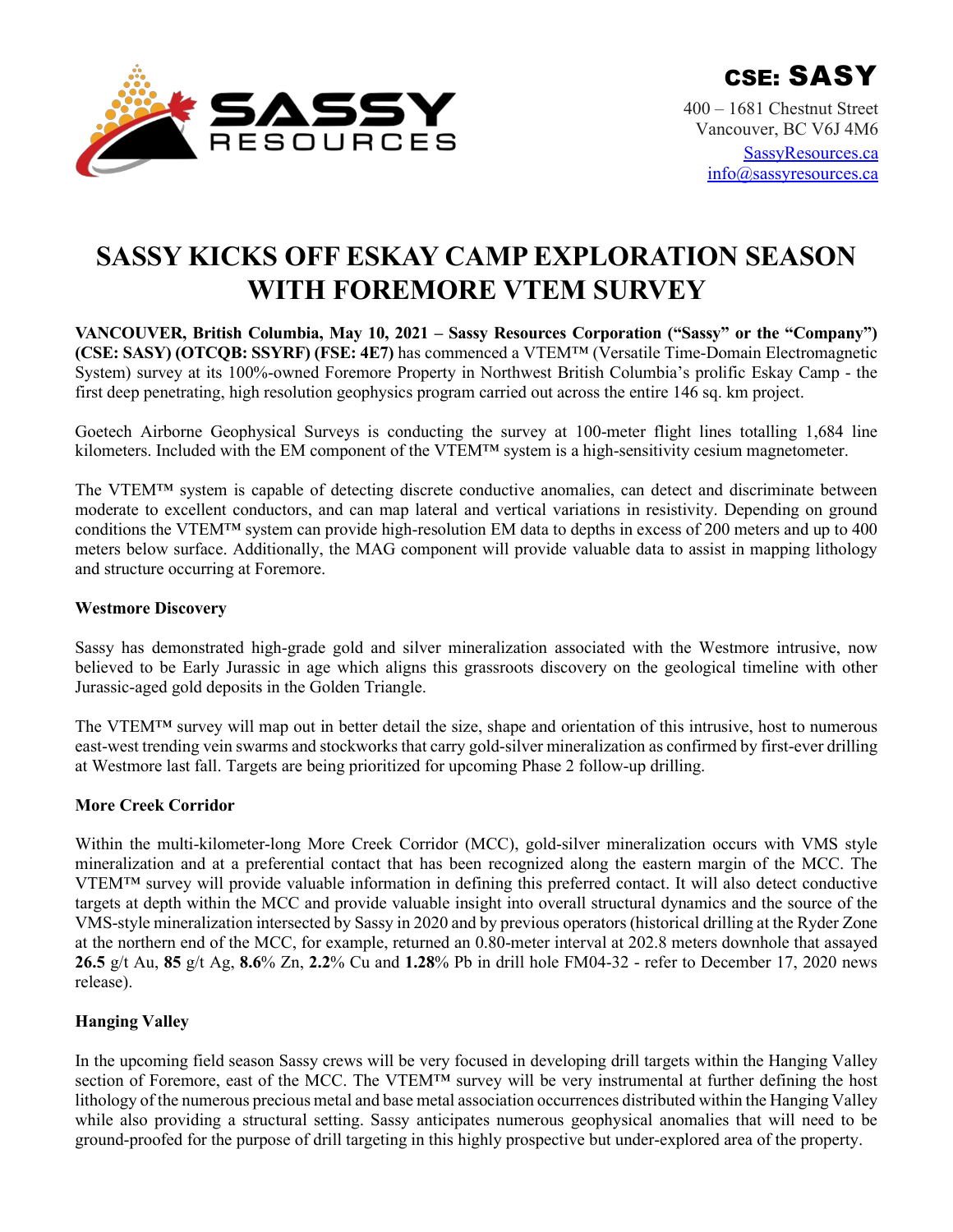The Hanging Valley features multiple precious and base metal showings occurring within an area at least five km north to south and five km east to west (SG, Sunday, Boulder, Heather, Zig Zag and Rhino). Recent glacial retreat is aiding the company's efforts in this part of the property where a systematic drill program has never been carried out.

# **Foremore Project Map**



# **Qualified Person**

The technical information in this news release has been reviewed and approved by Mr. Ian Fraser, P. Geo., Vice President of Exploration for Sassy Resources. Mr. Fraser is the Qualified Person responsible for the scientific and technical information contained herein under National Instrument 43-101 standards.

#### **About Sassy Resources Corporation**

Sassy Resources is an exploration stage resource company currently engaged in the identification, acquisition and exploration of high-grade precious metal and base metal projects in North America. Its focus is the Foremore Gold-Silver Project located in the Eskay Camp, Liard Mining Division, in the heart of Northwest B.C.'s prolific Golden Triangle, and the Central Newfoundland Gold Belt.

#### **Caution Regarding Forward Looking Statements**